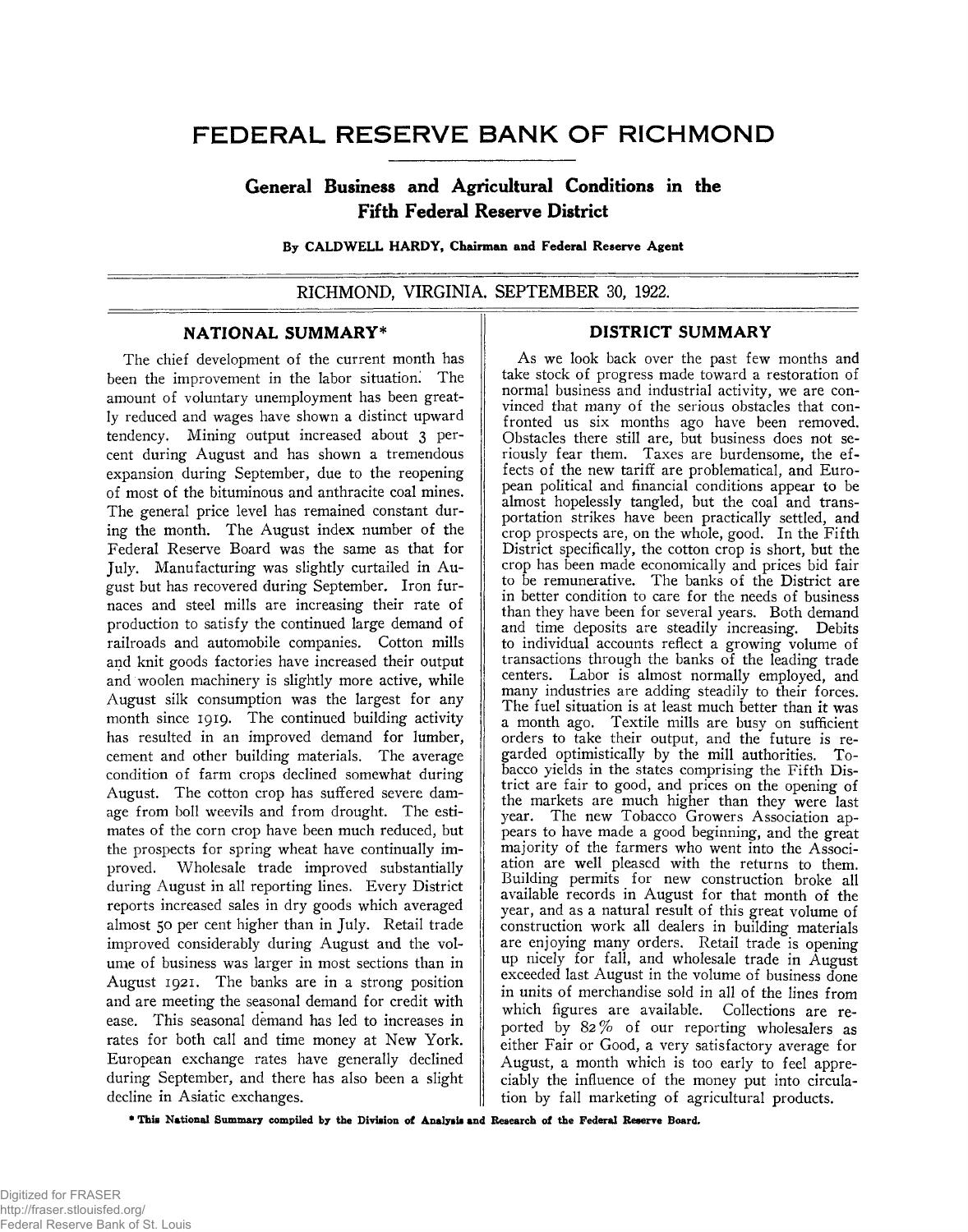## **CONDITION OF SEVENTY-NINE REPORTING MEMBER BANKS IN SELECTED CITIES.**

| <b>ITEMS</b> |                                                                                       | Sept. 6, 1922     | August 2, 1922    | Sept. 7, 1921     |
|--------------|---------------------------------------------------------------------------------------|-------------------|-------------------|-------------------|
|              | 1. Total Loans and Discounts (exclusive)<br>2. Total Investments in Bonds and Securi- | 424,060,000<br>£. | 424,847,000<br>\$ | \$<br>413,769,000 |
|              |                                                                                       | 123,919,000       | 125,458,000       | 121,120,000       |
|              |                                                                                       | 547,979,000       | 550,305,000       | 534,889,000       |
|              | Reserve Balance with Federal Reserve                                                  | 33,687,000        | 35,338,000        | 29,429,000        |
|              |                                                                                       | 13,675,000        | 13,285,000        | 14,451,000        |
|              |                                                                                       | 331,996,000       | 338,269,000       | 296,279,000       |
|              |                                                                                       | 143,422,000       | 141,847,000       | 122,166,000       |
|              | Discounted with Federal Reserve Bank                                                  | 10.178.000        | 9.214.000         | 70.433,000        |

The accompanying table shows the principal items of condition of seventy-nine regularly reporting member banks in thirteen of the larger cities of the Fifth District, figures as of the close of business September 6, 1922, August 2, 1922, and September 7, 1921 being shown. The figures shown in the table afford a basis of comparison for the current month with the previous month this year and with the corresponding month last year.

Item 1, Total Loans and Discounts outstanding, shows a decrease from \$424,847,000 on August 2, 1922 to \$424,060,000 on September 6, 1922, but an increase from \$413,769,000 on September 7, 1921. Item 2, Total Investments in Bonds and Securities, shows a total of \$123,919,000 on September 6, 1922, in comparison with \$125,458,000 on August 2nd of this year and \$121,120,000 on September 7, 1921. Item 4, Reserve Balances with Federal Reserve Bank, declined to \$33,687,000 on September 6th from \$35,338,000 on August 2nd, of the current year, but were higher than the \$29,429,000 balances on deposit September 7th, 1921. Item 5, Cash in Vaults, amounted to \$13,675,000 on September 6, 1922, compared with \$13,285,000 on August 2, 1922 and \$14,451,000 on September 7, 1921. Item 6, Demand Deposits, shows a decline within the past month from \$338,269,000 on August 2nd to \$331,996,000 on September 6th, but this year's figures are considerably higher than the \$296,279,000 on deposit September 7, 1921. Item 7, Time Deposits, shows a continuation of the steady rise that has been going on for the past year, the total on September 6, 1922 having reached \$143,422,000 in comparison with \$141,847,000 on August 2, 1922 and \$122,166,000 on September 7, 1921. Finally, item 8, Discounts with the Federal Reserve Bank, shows a seasonal increase from \$9,214,000 on August 2, 1922 to \$10,178,000 on September 6, 1922, but a large decrease from the \$70,433,000 rediscounted with the Reserve Bank by the seventy-nine reporting members on September 7, 1921.

### **SAVINGS BANK DEPOSITS**

During the past two years we have been receiving monthly reports from fifteen mutual savings banks in Baltimore, showing total deposits in each bank on the last day of the month. At the close of August, 1922, the total deposits in the fifteen banks amounted to \$127,653,146 in comparison with \$122,833,151 on deposit August 31, 1921 and \$120,195,124 on August 31, 1920. In view of the amount of voluntary and involuntary unemployment among the industrial groups during the two years under review, the steady increase in deposits in the above mentioned savings banks is striking, and apparently suggests that the workers with thrifty habits have managed to keep pretty well employed.

# **FEDERAL RESERVE BANK OPERATIONS**

During the month from August 16, 1922 to September 13, 1922, Cash Reserves held by the Federal Reserve Bank of Richmond rose from  $$108,289,457.14$  to  $$111,753,176.18$ , an increase of  $3.2\%$ . Between the same two dates , Total Bills on Hand increased from \$35,695,153.34 to \$35,800,698.94, the increase being merely a daily fluctuation, but indicating that the steady decline in rediscounts has halted. Federal Reserve Notes in Actual Circulation rose to \$82,802,745 on September 13th from \$79,573,080 on August 16th, a seasonal increase usual at this time of the year. Member Bank Reserve Deposits fell from \$56,374,043.45 on August 16th to \$55,642,339.07 on September 13th, a decrease of 1.3% . The ratio of total reserves to Deposit and Federal Reserve Note Liabilities combined was 78.54% on August 16th, but rose to 79.26% on September 13, 1922. On September 14, 1921, this ratio was 41.66% , and at that time we were rediscounting with other Reserve banks \$24,970,000 of our paper.

# **DEBITS TO INDIVIDUAL ACCOUNT IN LEADING TRADE CENTERS**

In the accompanying table we show debits to individual, firm and corporation accounts in twenty-three cities of the Fifth Federal Reserve District during the weeks ending September 6, 1922 and August 2, 1922, and also show debits in eleven of the cities for the week ending September 7, 1921. These figures afford opportunities for comparing the volume of business during the week ending September 6, 1922 with the business volume during the corresponding week the previous month this year and the same week a year ago. Attention is called to the fact that the weeks ending September 6, 1922 and September 7, 1921 contained only five business days, the Labor Day holiday occurring during those weeks. The week ending August 2, 1922, however, was a full week of six business days.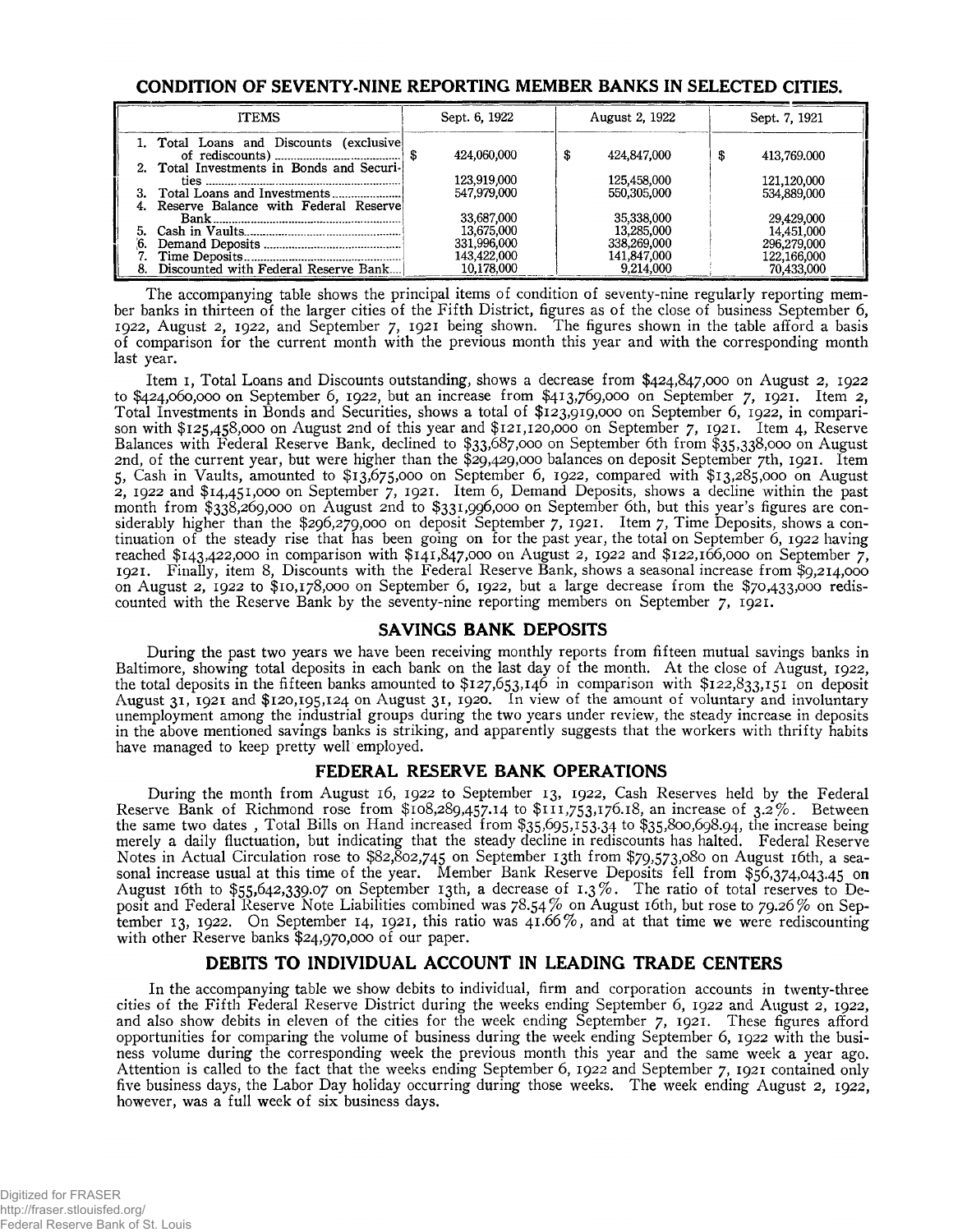|               | DEBITS FOR THE WEEK ENDING                                                                                                                                                                                                                                                                                        |                                                                                                                                                                                                                                                                                                                   |                                                                                                                                                                         |  |  |  |
|---------------|-------------------------------------------------------------------------------------------------------------------------------------------------------------------------------------------------------------------------------------------------------------------------------------------------------------------|-------------------------------------------------------------------------------------------------------------------------------------------------------------------------------------------------------------------------------------------------------------------------------------------------------------------|-------------------------------------------------------------------------------------------------------------------------------------------------------------------------|--|--|--|
| <b>CITIES</b> | Sept. 6, 1922                                                                                                                                                                                                                                                                                                     | August 2, 1922                                                                                                                                                                                                                                                                                                    | Sept. 7, 1921                                                                                                                                                           |  |  |  |
|               | 3,989,000<br>\$<br>68,274,000<br>5,684,000<br>5,966,000<br>7,183,000<br>4,114,000<br>1,690,000<br>1,576,000<br>5,641,000<br>4,500,000<br>3,455,000<br>1,626,000<br>3,931,000<br>3,347,000<br>1,447,000<br>12,130,000<br>4,000,000<br>24,553,000<br>5,163,000<br>1,506,000<br>35,996,000<br>4,647,000<br>5,046,000 | £<br>4,570,000<br>103,957,000<br>5,811,000<br>6,518,000<br>6,503,000<br>4,109,000<br>1,836,000<br>1,838,000<br>4,502,000<br>4,408,000<br>3,653,000<br>1,962,000<br>4,467,000<br>3,492,000<br>1,854,000<br>14,003,000<br>3,900,000<br>24,603,000<br>4,545,000<br>1,761,000<br>39,108,000<br>3,862,000<br>6,418,000 | \$<br>94,105,000<br>6,090,000<br>4,941,000<br>3,614,000<br><br>2,695,000<br>3,566,000<br>.<br><br>10,723,000<br>3,700,000<br>22,759,000<br>.<br>29,998,000<br>4,016,000 |  |  |  |
|               | \$<br>173,967,000<br>215,464,000                                                                                                                                                                                                                                                                                  | S<br>213,976,000<br>257,680,000                                                                                                                                                                                                                                                                                   | S<br>186,207,000                                                                                                                                                        |  |  |  |

The figures for the twenty-three cities show a decrease in debits as between the week ending August 2, 1922 and the one ending September 6, 1922 from \$257,680,000 to \$215,464,000, a decline of 16.4%. Most of the decrease is due to the five day week ending September 6th, but part of the loss is undoubtedly chargeable to a general uncertainty and hesitation in business as a result of the unsettled conditions in labor and legislative circles.

A comparison of the figures from the eleven cities for which 1921 statistics are available shows a decline from \$186,207,000 reported for the week ending September 7, 1921 to \$173,967,000 for the week ending September 6, 1922, a decline of 6.6%. The decrease is due to the sharp decline in debits for Baltimore, where the several strikes have been felt heavily, and to a minor decrease in Charleston, S. C., in which city decreased activity in the Navy Yard and an unsettled banking situation played the leading roles. All of the other reporting cities reported higher figures for the week ending September 6, 1922 than for the week ending September 7, 1921.

| City and District | Number                                                                       |                                                                             | Per Cent                                                                                         | Liabilities                                                                                                                                            | Per Cent of                                                                                                                                            |                                                                                                                                                                                                 |  |
|-------------------|------------------------------------------------------------------------------|-----------------------------------------------------------------------------|--------------------------------------------------------------------------------------------------|--------------------------------------------------------------------------------------------------------------------------------------------------------|--------------------------------------------------------------------------------------------------------------------------------------------------------|-------------------------------------------------------------------------------------------------------------------------------------------------------------------------------------------------|--|
|                   | 1922                                                                         | 1921                                                                        | Increase or<br>Decrease                                                                          | 1922                                                                                                                                                   | 1921                                                                                                                                                   | Increase or<br>Decrease                                                                                                                                                                         |  |
|                   | 118<br>269<br>76<br>156<br>134<br>152<br>243<br>135<br>69<br>95<br>85<br>182 | 118<br>216<br>68<br>137<br>98<br>198<br>204<br>67<br>72<br>75<br>137<br>172 | 0.0<br>24.5<br>11.8<br>13.9<br>36.7<br>$-23.2$<br>19.1<br>101.5<br>4.2<br>26.7<br>$-38.0$<br>5.8 | 1,556,039<br>7.364.329<br>2,735,637<br>3,574,148<br>2,253,748<br>2,890,891<br>6,776,867<br>2,347,687<br>888.750<br>1.963.119<br>5.198.294<br>2,730,209 | 2,821,841<br>9,685,653<br>2,090.756<br>5,183,707<br>2,658,017<br>4,489,443<br>4,123,520<br>2,200,012<br>1,458,576<br>966,896<br>1,991,284<br>5,234,704 | $-44.9$<br>24.0<br>30.8<br>-31.1<br>$\overline{\phantom{a}}$<br>15.2<br>$-$<br>35.6<br>$\overline{\phantom{a}}$<br>64.3<br>6.7<br>39.1<br>$\overline{\phantom{a}}$<br>103.0<br>161.1<br>$-47.8$ |  |
| Totals.           | 1.714                                                                        | 1.562                                                                       | 9.7%                                                                                             | \$40.279.718                                                                                                                                           | \$42,904,409                                                                                                                                           | 6.1%                                                                                                                                                                                            |  |

#### **BUSINESS FAILURES IN THE TWELVE FEDERAL RESERVE DISTRICTS AUGUST, 1922 AND 1921.**

The above table, furnished by Dun's Review, shows that the total number of business failures in the United States was 1,714 during August, 1922, in comparison with 1,562 during August, 1921, an increase this year of 9.7% . On the other hand, total liabilities involved in the failures show a decrease from \$42,- 904,409 reported in August, 1921 to \$40,279,718 reported in August of this year, a decline of 6.1%. Of the twelve Federal Reserve Districts, one shows the same number of failures for August of both this year and last, three show fewer failures, and eight show a larger number, the largest increase occurring in the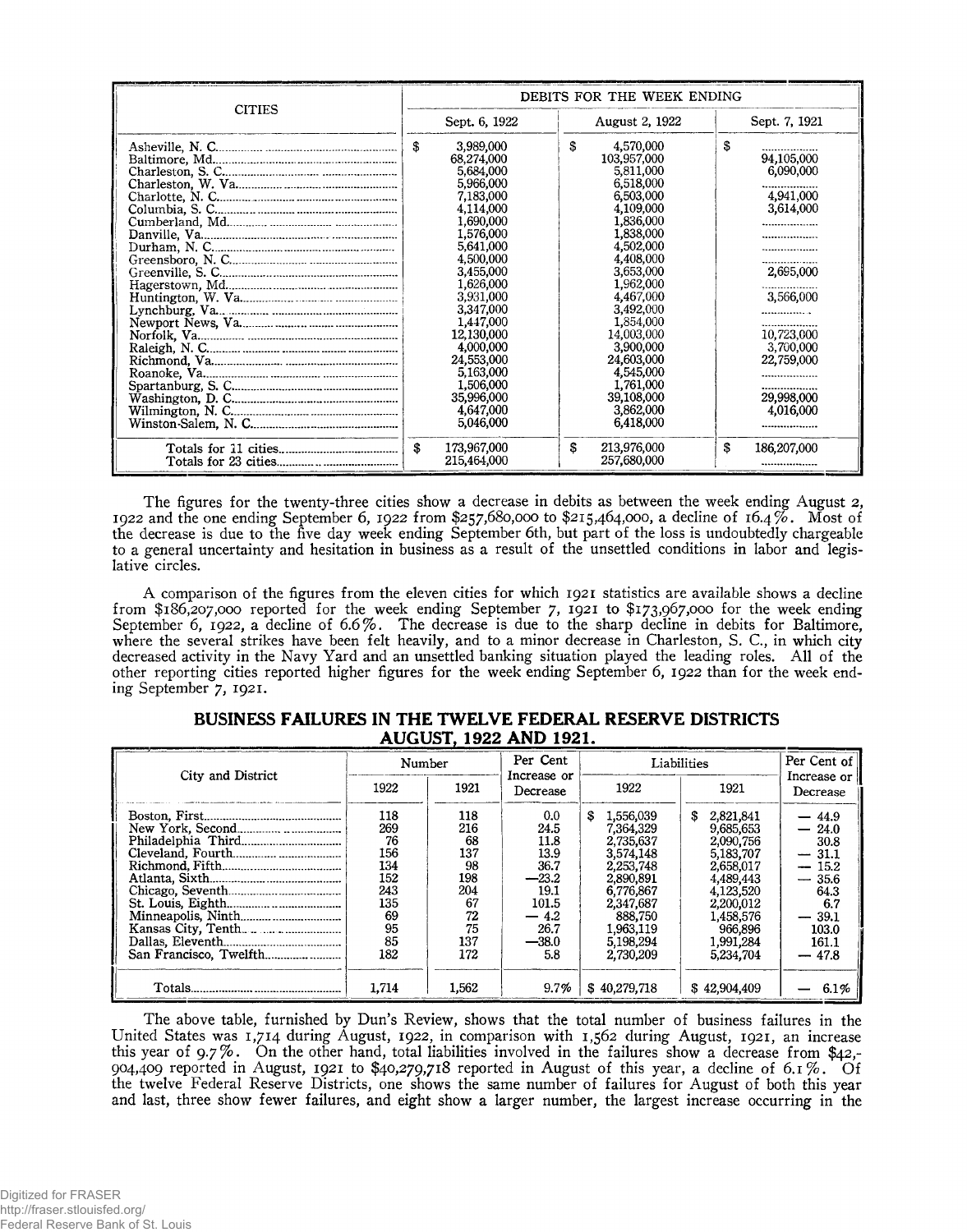St. Louis District. In total liabilities involved, the record is better, seven of the twelve Districts reporting lower totals in August, 1922 than in August, 1921. The Richmond District shows a larger number of failures this year than last, August, 1922 having witnessed 134 bankruptcies in comparison with 98 in August, 1921, an increase of 36.7% , but liabilities fell from \$2,658,017 in August, 1921 to \$2,253,748 in August, 1922, a decline of 15.2% . The 134 insolvencies reported in the Richmond District in August is the lowest number reported for any month since October, 1921, and total liabilities involved have been lower only in one other month since October of last year. The average liability per failure in August, 1922 was \$16,819 for the Fifth District and \$23,500 for the United States, compared with averages in August, 1921 of \$27,122 for the Fifth District and \$27,467 for the nation.

**LABOR**— The only changes of note in the labor situation in the Fifth District during the past month have been the settlement of the coal strike, and the agreements reached between some of the leading railroads and their striking employees. As we write, indications point strongly to an immediate return of all strikers on the Seaboard, Southern and Baltimore and Ohio lines, three of the greatest railway systems operating in the Fifth District. The Pennsylvania System, operating in this District through Maryland, appears to be running successfully with new men, and the Chesapeake & Ohio, the Atlantic Coast Line, the Norfolk & Western, and the Richmond, Fredericksburg & Potomac are negotiating with their men, looking toward a full settlement of the strike that has seriously interfered with transportation during recent weeks. It is evident that the situation is clearing, and with the coal strike settled in both the bituminous and anthracite fields, the danger of widespread industrial disturbance has probably passed.

There is now virtually no unemployment in the Fifth District, except the usual number of floaters who are voluntarily idle a large part of the time. Building construction, road and street work, and public works like sewer extension, laying of water and gas mains, etc., are giving steady employment to thousands of laborers in the District. Although there have been a few scattered shut-downs because of fuel shortage, especially among brick yards, practically all factories are running approximately full time, and are employing their usual number of hands. In the Carolinas cotton and tobacco are being gathered, which gives employment to additional workers among the agricultural population. Employment agencies report additional openings in clerical work, and there is difficulty in securing domestic help to fill calls from employers. The approach of cold weather will interfere with construction of the residence type, but workers released will doubtless find employment on and in the many business and public buildings being erected in the District. Several large employers of labor have added to their forces during the past month, among these being the American Locomotive Company and the Newport News Ship Building and Dry Dock Company.

**COAL**— The agreement reached between the miners and operators in the bituminous coal fields, mentioned in our Review last month, has increased the output of soft coal to the carrying capacity of the railroads. Early in September, a truce was signed between the anthracite miners and operators, and hard coal is now being produced again. As far as the public is concerned, therefore, the coal strikes in both fields have been settled, among the results of the strikes being the loss of five months wages by the miners and an increase in coal prices to consumers.

The country enters the winter with reserves of coal practically exhausted, making the consumers dependent upon current production for their needs. The United States Geological Survey, commenting upon the coal outlook, says, " Transportation is the dominant and limiting factor in soft coal supply. Restricted by transportation difficulties the rate of soft coal production is seemingly fixed temporarily at 1,600,000 tons a day, or 9,600,000 a week—this in spite of a strong market and prices sustained at high levels not only by demand for current consumption, but also by the need for rebuilding ordinary reserves and by extraordinary calls for household sizes." The price of coal has increased at the mines, the increase of course being passed on to the ultimate consumer by the retailer. There has been much talk of Fair Price Commissions and Investigating Committees to give the public some protection against profiteering, but nothing concrete has come of it.

**TEXTILES**— Conditions in the textile field have changed very little since our last month's Review was written, although the coal and railroad strikes have been felt adversely to an increasing degree. A number of mills complain of difficulty in securing sufficient coal to meet their needs, and some of them have experienced delay in receiving shipments of cotton. However, no appreciable number of mills have had to curtail running time for either of the above reasons, and practically all of them have received enough orders to take their output. During August the North Carolina mills consumed 100,202 bales of cotton, the South Carolina mills consumed 85,516 bales, and the Virginia mills consumed 10,463 bales, a total consumption of 196,181 bales in the Fifth District.

There is a rather wide-spread opinion among the mill men that prices they are receiving for their products are too low in comparison with prices of raw cotton and the scale of wages the mills are paying. The market has been sufficiently active to absorb the production of the mills during recent months, but it has resisted price advances stubbornly. This resistance has made it difficult for the mills to pass increased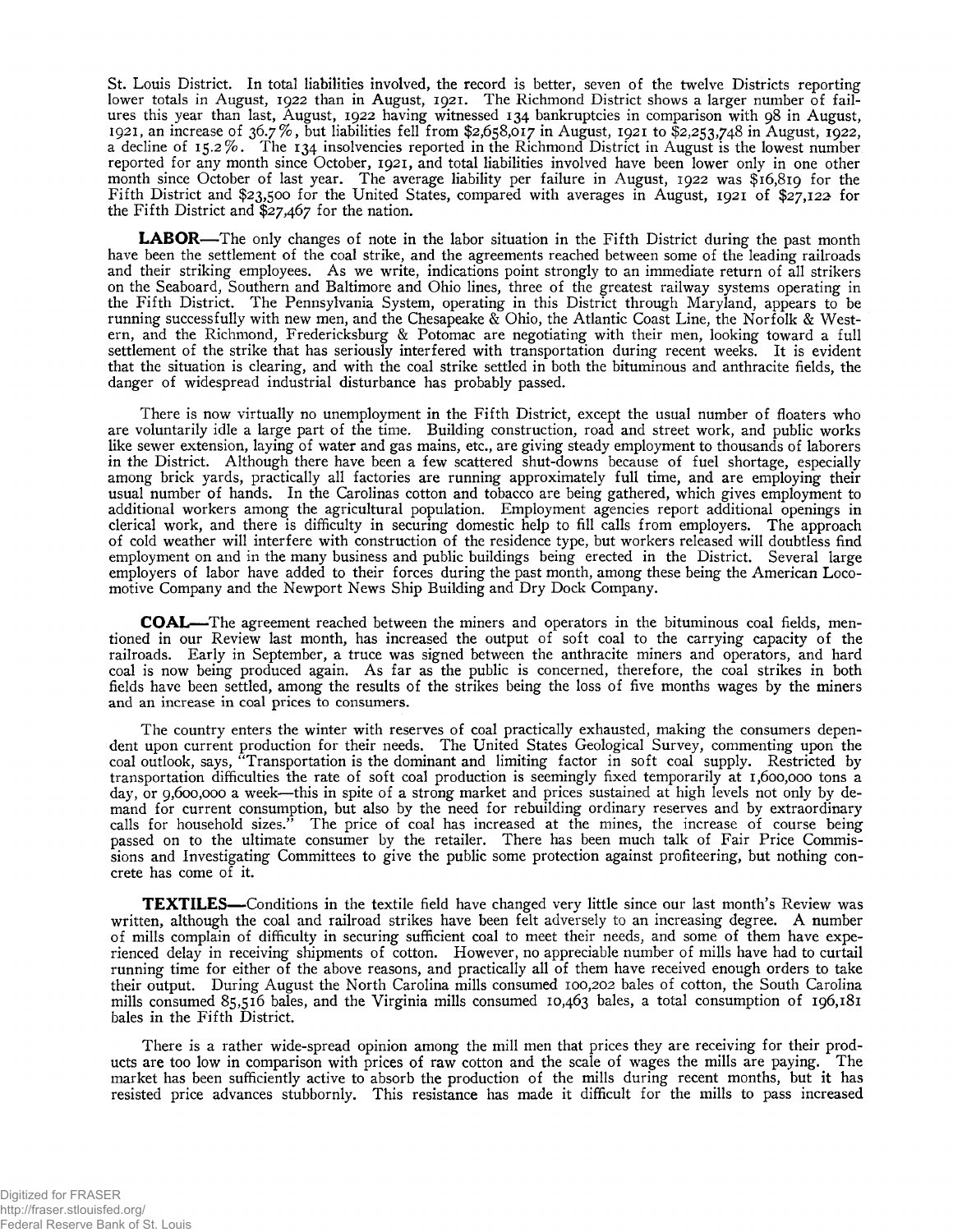manufacturing costs to the jobbers, retailers and ultimate consumers. The mill authorities believe that stocks of manufactured goods in the hands of jobbers and retailers are low, however, and they say that any decided revival in demand from consumers will raise prices to a more profitable figure.

The Census Bureau has announced that 32,499,324 cotton spindles were active during August of this year, in comparison with 31,975,269 in July of this year and 32,930,755 in August, 1921. Of the active spindles, the cotton growing states showed 15,613,632 during August, compared with 15,583,903 during July of this year and 14,754,822 during August last year.

**COTTON**— The Department of Agriculture's report on the condition of this year's cotton crop on August 25th was released on September 1st. The condition as of August 25th was given as  $57.0\%$ , indicating a crop of 10,575,000 bales, in comparison with a July 25th condition of 70.8% and an indicated yield of 11,449,000 bales. Only twice within the history of the Agricultural Department has it published an August 25th condition as low as this year's figure. The crop in Virginia deteriorated from a condition of 80% on July 25th to 68% on August 25th; North Carolina's condition declined during the month from 78% to 65%; and South Carolina's condition fell from 60% to 46%. The indicated yield for this year in Virginia is estimated to be 23,000 bales in comparison with last year's yield of 16,000 bales; North Carolina's condition indicates a production of 750,000 bales this year in comparison with 776,000 grown last year; and South Carolina is expected to produce 687,000 bales in comparison with 755,000 produced in 1921.

The action of the market upon receipt of the Agricultural Department's report showed that operators in spot cotton and futures had previously discounted the month's losses, and consequently the report was not regarded as particularly bullish. Private reports released previous to the publication of the Government's figures had foreshadowed the decline in condition, and therefore the release of the report did not seriously effect the market quotations. The report was distinctly bullish as far as the prospective supply of cotton is concerned, however.

Spot prices for cotton have fluctuated during the past month from an average of 20.42 cents per pound during the week ending August 12th to 21.27 cents during the week ending September 16th, the quotations upon which the figures are based coming from scattered markets in the two Carolinas, and represent actual prices paid for middling, 7/8 inch fiber. The highest weekly average reached during the past month was 21.84 cents during the week ending September 2nd, but there was a decline after the Agricultural Department's condition report to 20.90 cents during the week ending September 9th. All data on the growing crop received since the latest Government report indicates that the condition on September 25th will show further loss in condition, and a realization of this fact is tending to influence prices upward again. The coal and rail strikes being now practically out of the way, the serious obstacle in the cotton market appears to be the uncertainty in regard to European politics and finances.

The Census Bureau on September 14th gave out figures showing cotton consumption for August. American mills used 527,404 bales of lint and 60,825 bales of linters during August of this year, compared with 458,548 bales of lint and 55,424 bales of linters in July this year and 467,059 bales of lint and 52,106 bales of linters in August last year. Cotton on hand August 31st was as follows: held in consuming establishments, 1,024,994 bales of lint and 116,891 bales of linters, compared with 1,215,103 bales of lint and 134,597 bales of linters on July 31st this year and 1,006,066 bales of lint and 196,623 bales of linters on August 31st last year. Held in public storage and at compresses, 1,549,789 bales of lint and 30,534 bales of linters, compared with 1,488,083 bales of lint and 54,587 bales of linters on July 31st this year and 3,463,964 bales of lint and 241,140 bales of linters 011 August 31st last year. Exports during August totaled 273,308 bales of both lint and linters, compared with 372,742 bales in July this year and 423,491 bales in August last year.

**TOBACCO**— Practically all of the tobacco in the Fifth District has been cut and housed, and the last of it is in process of curing. Virginia has had the best tobacco growing season for many years, according to official crop reports, and an excellent crop of fine quality tobacco has been produced. The crop matured unusually early and by September 1st practically 75 per cent of all tobacco had been harvested. The September 1st condition of 90 per cent indicates a yield of 167,409,000 pounds compared with 91,850,000 pounds grown last year and 144,736,000 pounds, the average for the five years 1916-20. The West Virginia condition on September 1st was 87 per cent of normal, and the indicated yield was estimated at 7,439,000 pounds compared with 6,000,000 pounds produced last year. South Carolina's tobacco crop condition was 65 per cent of normal on September 1st, and the crop has been housed.

The markets in South Carolina have been open more than a month, and about half of the North Carolina markets have been operating for several weeks. The remaining North Carolina markets will open September 19th. The average price paid in South Carolina in the auction sales during August was \$21.05 per hundred pounds, in comparison with \$12.10 per hundred paid in August, 1921. According to the monthly report of the South Carolina Commissioner of Agriculture, 23 warehouses in 16 markets sold 17,416,025 pounds of tobacco for producers during August. This does not include the tobacco handled through the new Tobacco Growers Co-operative Association. No accurate figures are available to show the amount of tobacco handled through the Association warehouses, but perhaps some idea can be gotten by noting that auction sales handled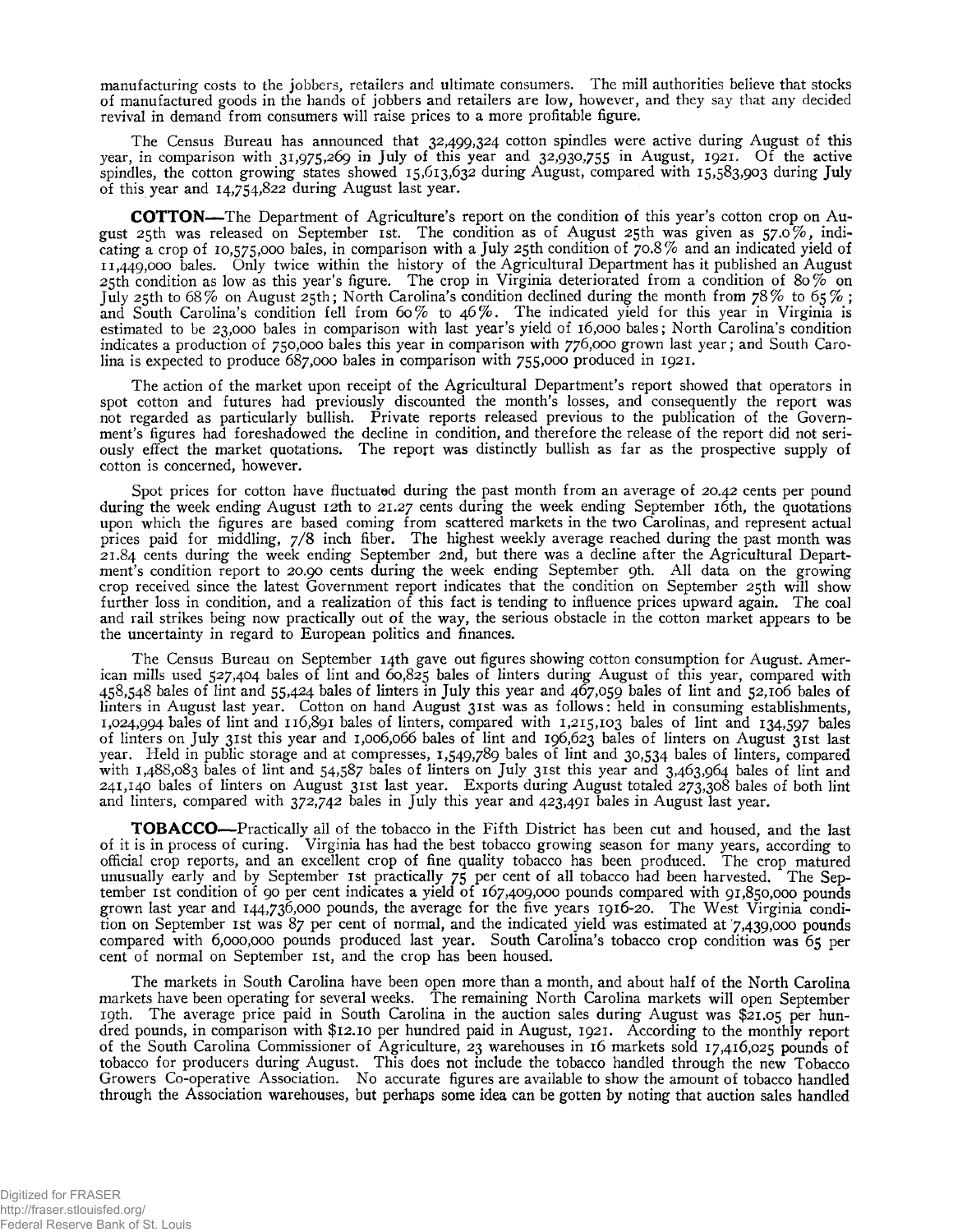34,120,989 pounds of leaf for producers in South Carolina in August, 1921 in comparison with 17,416,025 pounds sold this year. It is reported that close to 18,000,000 pounds had reached the co-operative marketing centers of South Carolina previous to September 15th.

**AGRICULTURAL NOTES—** The September report of the Virginia Crop Reporting Service says, " Crops have now reached such an advanced stage that the earlier reports of excellent yields can be definitely confirmed. The production of corn, wheat, oats, tobacco, potatoes, hay, cotton and fruit will not only be considerably more than the yield last year, which was an unusually poor season, but for most crops will be above the average production for the past ten years. The peanut crop is the only one which will be smaller than last year." Prospects in the state for corn declined slightly during August, owing to lack of rain in some sections of the Valley and Southwest Virginia, and to too much rain on the low lands in the Eastern and Southeastern parts of the State, but in the entire Central district and in many other counties the crop is unusually good. Present indications point to a crop this year of 54,784,000 bushels, which is 7,200,000 bushels more than the yield in 1921. The late white potato crop in Eastern Virginia was injured by heavy rains early in August, but in other sections the condition is fair to good. Sweet potatoes are being harvested with yields up to the average. The peanut crop made some progress during the latter part of August, but the season was too far advanced for great improvement to be made. The September forecast is 93,- 282.000 pounds, which is considerably less than last year's production. The Virginia peach crop amounted to 764,000 bushels or 56 per cent of a full crop. The commercial crop was approximately 400 cars. Hay yields have been large in all sections of the state due to the frequent rains, so there will be an abundance of forage in Virginia this winter. Pastures are still in excellent condition and will furnish good grazing during the fall.

South Carolina's corn crop will be slightly smaller than last year's crop, the September 1st condition of 72 per cent of normal indicating a yield of 32,350,000 bushels as compared with the final estimate for last year of 32,955,000 bushels. Excessive rains in South Carolina from early spring to the middle of August did damage to both cotton and corn, and the dry period that then set in further damaged late corn. The full extent of the damage to the crops from the dry weather during late August and early September cannot yet be estimated accurately. Condition figures for miscellaneous crops in South Carolina on September 1st were as follows: sweet potatoes, 81%; Irish potatoes, 76%; peanuts, 80%; rice, 75%; sorghum for syrup, 80% ; cowpeas, 85% ; hay, 88% ; millet, 81% ; grapes, 80% ;and pears, 65% .

The forecasts at present indicate an increased production in the entire United States over last year of hay, sweet potatoes, Irish potatoes, oats, wheat, rice and tobacco. The forecast for sweet potatoes is 108,-372.000 bushels, compared with 98,660,000 bushels in 1921, while the forecast for Irish potatoes is 438,398,- 000 bushels this year compared with 346,823,000 bushels last year. The estimated production of wheat is 818.474.000 bushels compared with 794,893,000 bushels in 1921, and of oats is 1,255,000,000 bushels compared with 1,060,000,000 bushels a year ago.

### **BUILDING OPERATIONS FOR THE MONTHS OF AUGUST, 1922 AND 1921.**

Building permit figures from twenty-three of the leading cities of the Fifth Federal Reserve District for August show the highest number of permits for new construction on record for August. Twenty-two of the reporting cities, for which figures for previous years are available for comparison, show a total of 2,151 permits for new work during August, 1922, compared with 1,630 permits for new work in August, 1921, 940 permits in August, 1920, and 1,623 in August, 1919. Total valuation for new work was reported as \$10,290,189 for August, 1922, \$6,995,329 for August, 1921, \$7,013,833 for August, 1920, and \$9,608,999 for August, 1919. Including permits for repairs and alterations, the total valuation of all work for which permits were issued in August of this year amounted to \$12,326,912, compared with a total of \$8,716,876 for all permits issued in August, 1921, an increase this year of \$3,610,036, or 4 1.4% . The increase in both number of permits issued and in total valuation represents a genuine gain in the number of structures being erected, and is not caused by one or two very large undertakings.

The number of permits issued for new construction in August is the largest issued since the Reserve Bank began keeping building permit records, with the exception of May, 1922 and June, 1919, and, as stated above, is the largest number ever issued during the month of August. Usually there is a gradual decline in the number of permits issued each year after June, but the past month did not follow the rule. Of the twenty-two cities, all but six reported more permits for new work this year than last for August, and in total valuation for both new work and alterations or repairs all of the cities except four reported larger totals than for August, 1921. The building activity appears to be generally District wide, with residence work still leading, but business construction is being undertaken in an increasing degree as confidence in the general soundness of business conditions gains ground.

Going hand in hand with the large amount of construction work, orders to dealers in all types of builders' supplies are plentiful. Lumber dealers are hard pushed to keep up with the demand, and prices have quite generally stiffened on practically all grades of lumber. Brick yards are delayed in shipments in some cases because of traffic and fuel troubles, and sand and gravel dealers are finding it difficult to secure sufficient open top cars to handle their business. Glass manufacturers report plenty of orders at profitable prices.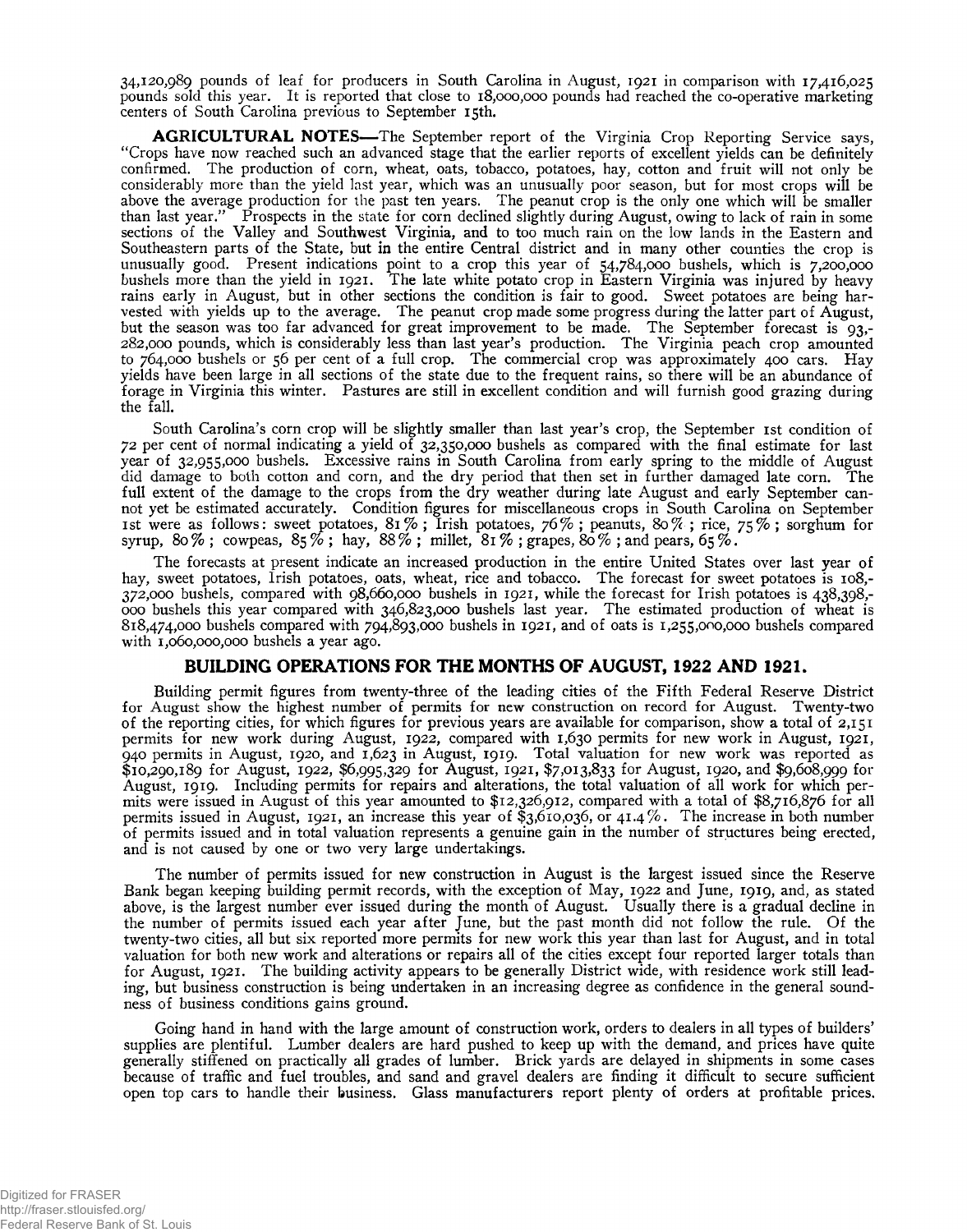|                                                                                                             | Permits Issued           |                 |                 |                 |                 |              |                                        |             |               | Per Cent                                      |           |                      |                  |
|-------------------------------------------------------------------------------------------------------------|--------------------------|-----------------|-----------------|-----------------|-----------------|--------------|----------------------------------------|-------------|---------------|-----------------------------------------------|-----------|----------------------|------------------|
|                                                                                                             | <b>CITIES</b>            |                 | <b>New</b>      | Repairs         |                 |              | <b>New Construction</b><br>Alterations |             |               | Increase or<br>Decrease<br>Total<br>Valuation |           | of<br>Increase<br>or |                  |
| غا                                                                                                          |                          | 1922            | 1921            | 1922            | 1921            | 1922         | 1921                                   | 1922        | 1921          |                                               |           | Decrease             | ż                |
|                                                                                                             | <b>MARYLAND</b>          |                 |                 |                 |                 |              |                                        |             |               |                                               |           |                      |                  |
|                                                                                                             | Baltimore                | 486             | 425             | 1,125           | 1,171           | \$2,782,850  | \$1,164,800                            | \$ 837,240  | 652,200<br>\$ | \$                                            | 1,803,090 | 99.2%                | 1                |
| 2                                                                                                           | Cumberland               | 37              | 34              | 21              | 19              | 123,845      | 89,992                                 | 7,055       | 23,168        |                                               | 17,740    | 15.7                 | $\boldsymbol{2}$ |
| 3                                                                                                           | Frederick                | 3               | 2               | $\Omega$        | $\Omega$        | 3,468        | 700                                    | $\Omega$    |               |                                               | 2,768     | 395.4                | 3                |
|                                                                                                             | <b>VIRGINIA</b>          |                 |                 |                 |                 |              |                                        |             |               |                                               |           |                      |                  |
|                                                                                                             | Lynchburg                | 17              | 18              | 40              | 16 <sup>l</sup> | 49,525       | 33,550                                 | 15,101      | 4,260         |                                               | 26,816    | 70.9                 | 4                |
| 5                                                                                                           | Norfolk                  | 143             | 63              | $\overline{82}$ | 84              | 403,075      | 378,411                                | 72,865      | 67,716        |                                               | 29,813    | 6.7                  | 5                |
| 6                                                                                                           | Richmond                 | 151             | 126             | 86              | <b>100</b>      | 792,881      | 664,413                                | 94,069      | 218,769       |                                               | 3,768     | 0.4                  | 6                |
| 7                                                                                                           | Roanoke                  | 97              | $*119$          | 55              |                 | 316,401      | *147,692                               |             |               |                                               | 195,359   | 132.3                | 7                |
|                                                                                                             | WEST VIRGINIA            |                 |                 |                 |                 |              |                                        |             |               |                                               |           |                      |                  |
| 8                                                                                                           | Charleston               | 69              | 94              | 19 <sup>°</sup> | 34 <sup>1</sup> | 336,000      | 296,380                                | 18,330      | 32,270        |                                               | 25,680    | 7.8                  | 8                |
| 9                                                                                                           | Clarksburg**             | 20 <sub>l</sub> |                 |                 | $19$            | 20,775       |                                        |             |               |                                               |           |                      | 9                |
| 10                                                                                                          | Huntington               | 113             | *134            | $16$            |                 | 213,000      | *246,833                               | 31,605      |               |                                               | 2,228     | 0.9                  | 10               |
| 11                                                                                                          | Parkersburg              |                 |                 |                 |                 | 50,000       | 30,000                                 | 20,000      | 15,000        |                                               | 25,000    | 55.6                 | 11               |
|                                                                                                             | <b>NORTH CAROLINA</b>    |                 |                 |                 |                 |              |                                        |             |               |                                               |           |                      |                  |
| 12                                                                                                          | Asheville                | 70              | 49              | 17              | 57              | 197,432      | 132,235                                | 1,260       | 79,891        |                                               | 13,434    | 6.3                  | 12               |
| 13                                                                                                          | Charlotte                | $*60$           | 36 <sup>′</sup> |                 | 5 <sup>1</sup>  | *<br>313,490 | 216,410                                |             | 1,625         |                                               | 95,455    | 43.8                 | $\overline{13}$  |
| 14                                                                                                          | Durham                   | 24              | 20              | 9               | 10 <sup>1</sup> | 117,925      | 53,900                                 | 14,064      | 13,410        |                                               | 64,680    | 96.1                 | 14               |
| 15                                                                                                          | Greensboro               | 41              | 24              | 18              | 7               | 110,095      | 138,675                                | 29,685      | 7,150         |                                               | 6,045     | 4.1                  | 15               |
| 16 <sup>2</sup>                                                                                             |                          | 22              | 21              | 15              | 8               | 204,475      | 43,350                                 | 11,300      | 12,600        |                                               | 159,825   | 285.7                | 16               |
| 17                                                                                                          | Wilmington               | 18              | 27              | 11              | 4               | 72,000       | 187,500                                | 33,000      | 18,500        |                                               | 101,000   | $-49.0$              | 17               |
| 18                                                                                                          | Winston-Salem            | 61              | 59              | 71              | 54              | 241,935      | 102,277                                | 33,985      | 30,555        |                                               | 143,088   | 107.7                | 18               |
|                                                                                                             | SOUTH CAROLINA           |                 |                 |                 |                 |              |                                        |             |               |                                               |           |                      |                  |
| 19                                                                                                          | Charleston               | 22              | 13              | 20 <sub>l</sub> | 20 <sup>1</sup> | 156,200      | 42.275                                 | 7,693       | 14,660        |                                               | 106,958   | 187.9                | 19               |
| 20                                                                                                          | Columbia                 | 25              | 30 <sup>°</sup> | 98              | 130             | 95,275       | 64,100                                 | 245,245     | 24,524        |                                               | 251.896   | 284.2                | $\frac{20}{21}$  |
| 21                                                                                                          | Greenville               | $22^{\prime}$   | 26              | 15 <sup>1</sup> | 31              | 88,025       | 94,900                                 | 40,275      | 19,210        |                                               | 14,190    | 12.4                 |                  |
| 22                                                                                                          | Spartanburg              | 28              | 26              | 40 <sup>1</sup> | 34              | 57,777       | 35,230                                 | 18,720      | 9,260         |                                               | 32,007    | 71.9                 | 22               |
|                                                                                                             | <b>DIST. OF COLUMBIA</b> |                 |                 |                 |                 |              |                                        |             |               |                                               |           |                      |                  |
| 23                                                                                                          | Washington               | 642             | 284             | 326             | 521             | 3,564,515    | 2,831,706                              | 478,580     | 476,779       |                                               | 734,610   | 22.2                 | 123              |
|                                                                                                             | Totals 2,151             |                 | 1,630           | 2,084           | 2,305           | \$10,290,189 | \$6,995,329                            | \$2,036,723 | \$1,721,547   | $\mathbf{\$}$                                 | 3,610,036 | 41.4%                |                  |
| *Includes both new work and repairs.<br>**Clarksburg, W. Va., not included in totals.<br>-Denotes Decrease. |                          |                 |                 |                 |                 |              |                                        |             |               |                                               |           |                      |                  |

Structural steel plants are busy filling orders for steel frame work, and all kinds of plumbing supplies are in brisk demand. The same may be said of paints and varnishes. The settlement of the coal strikes and the agreement between some of the railroads and their striking shopmen have encouraged builders to expect their fuel and transportation problems to be reasonably simple in the future, and optimism is therefore the order of the day in construction fields.

# **WHOLESALE TRADE**

### **Percentage Increase (or Decrease) in Net Sales During August, 1922, as Compared With July, 1922 and August, 1921.**

|                                        | Groceries | Dry Goods | <b>Shoes</b> | Hardware | Furniture | Drugs |
|----------------------------------------|-----------|-----------|--------------|----------|-----------|-------|
| Number of reporting firms in each line | 43        | 16        | 19           |          |           | 14    |
|                                        | 6.8       | 44.9      | 45.9         | 9.6      | 28.8      | 4.7   |
|                                        | 5.5       | 3.4       | - 64         | 6.4      | 45.6      | 0.9   |

—Denotes Decrease.

Reports received for August from one hundred and eighteen wholesale firms show that business in all lines is responding to the usual seasonal demand, every line reported upon showing gains in sales over sales made in July 1922. The largest gains are shown in dry goods, boot and shoe, and furniture lines, but groceries, hardware and drugs also show good gains. The best indication of progress being made toward normal business, however, is shown by the comparison of the August 1922 figures with those for August 1921. Every line reported upon shows a gain this year over last August, with the exception of shoes, and in that line the decrease in the dollar amount of sales is less than the average decrease in shoe prices during the year. It is obvious, therefore, that all lines sold more units of merchandise during August of this year than during